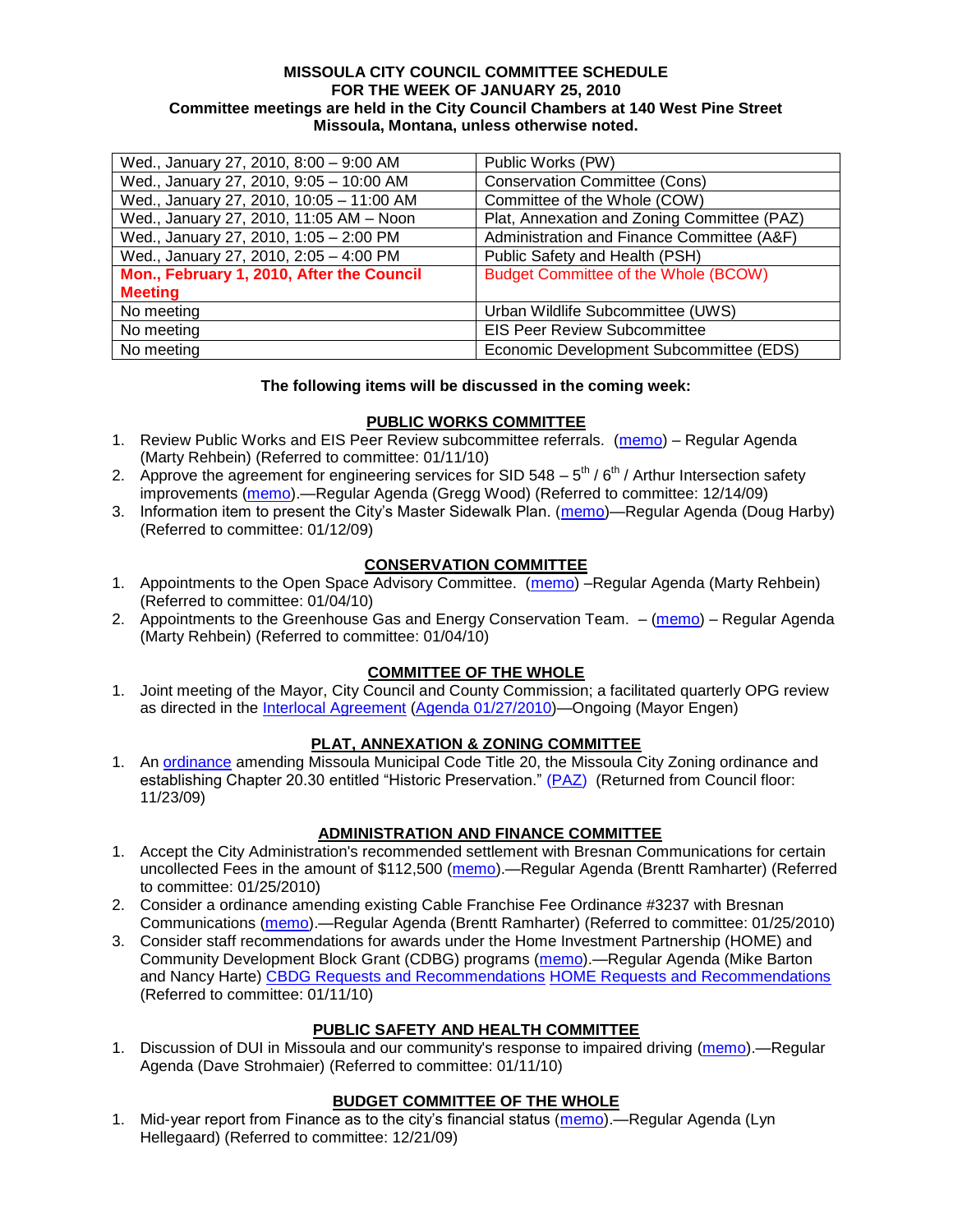#### \*\*\*\*\*\*\*\*\*\*\*\*\*\*\*\*\*\*\*\*\*\*\*\*\*\*\*\*\*\*\*\*\*\*\*\*\*\*

**The following items have been referred to City Council committees, but the committees will not discuss them in the coming week:**

### **PUBLIC SAFETY AND HEALTH COMMITTEE**

- 1. Police Department Update Ongoing in Committee. (Mark Muir)
- 2. Fire Department Update Ongoing in Committee (Mike Painter)
- 3. Health Department Update Ongoing in Committee. (Ellen Leahy)
- 4. An [ordinance](ftp://ftp.ci.missoula.mt.us/Packets/Council/2007/2007-02-05/07-01-31 Helmet and bikes psh.htm) amending Chapter 10.42 of the Missoula Municipal Code entitled "Bicycles" that would require minors to wear headgear while bicycling on streets, roadways, sidewalks, alleys and trails; and holding responsible the parent or guardian of a minor found to be in violation of this ordinance. [\(Alternative Ordinance\)](ftp://ftp.ci.missoula.mt.us/Packets/Council/2007/2007-02-26/07-02-19_Alternative_Helmet_and_bikes.htm) [\(PS&H\)](ftp://ftp.ci.missoula.mt.us/Packets/Council/2007/2007-02-05/070131psh.pdf) (Returned from Council floor: 2/26/07)
- 5. Update on the Police facility project. [\(memo\)](ftp://ftp.ci.missoula.mt.us/Packets/Council/2008/2008-05-12/Referrals/Buildingpresentationreferral.htm) Regular Agenda (Mark Muir) (Referred to committee: 05/12/08)
- 6. An [ordinance](ftp://ftp.ci.missoula.mt.us/Packets/Council/2008/2008-12-15/2008CatOrdinanceAmendment%5B1%5D.pdf) amending Missoula Municipal Code Chapter 6.09 entitled "Missoula Cat Ordinance" section 6.09.010 through 6.09.090 to amend definitions, to limit the number of cats over the age of four months that a person, family, or household can harbor, keep, or maintain to five and to enact other general amendments. [\(PS&H\)](ftp://ftp.ci.missoula.mt.us/Packets/Council/2008/2008-12-15/081210psh.pdf) (Returned from Council floor: 01/12/09)
- 7. An [ordinance](ftp://ftp.ci.missoula.mt.us/Packets/Council/2008/2008-12-15/DogOrdinance--PSHrevisions.pdf) amending Missoula Municipal Code Title 6 entitled "Animals" generally amending Chapter 6.04 entitled "Animals Running at Large" and Chapter 6.08 entitled "Dogs and Pet Shops," increasing the fee when an animal is impounded and establishing a fee for a boarding kennel license. [\(PS&H\)](ftp://ftp.ci.missoula.mt.us/Packets/Council/2008/2008-12-15/081210psh.pdf) (Returned from Council floor: 01/12/09)
- 8. Review Public Safety and Health referrals. [\(memo\)](http://www.ci.missoula.mt.us/DocumentView.aspx?DID=2933) Regular Agenda (Marty Rehbein) (Referred to committee: 01/11/10)

### **CONSERVATION COMMITTEE**

- 1. Support for City employee cash for Bus Commuters Program [\(memo\)](http://www.ci.missoula.mt.us/DocumentView.aspx?DID=2127).—Regular Agenda (Ben Schmidt and Nancy Wilson) (Referred to committee: 08/24/09)
- 2. Budget update on aquatics [\(memo\)](http://www.ci.missoula.mt.us/DocumentView.aspx?DID=2864).—Regular Agenda (Lyn Hellegaard) (Referred to committee: 12/21/09)
- 3. Consider an **ordinance** amending Missoula Municipal Code Title 8, entitled "Health and Safety," Chapter 8.28, entitled "Garbage and Rubbish" to provide for special management of garbage in specific areas within the City of Missoula where there is conflict with bears and an [ordinance](http://www.ci.missoula.mt.us/DocumentView.aspx?DID=2805) amending sections 8.28.010, 8.28.030, 8.28.050, 8.28.060 and 8.28.070 Missoula Municipal Code for the purpose of incorporating Missoula County requirements for residential rental units and updating terminology, enforcement authority, and waste container management [\(memo\)](http://www.ci.missoula.mt.us/DocumentView.aspx?DID=2228).—Regular Agenda (Pam Walzer and Urban Wildlife Subcommittee) (Referred to committee: 09/14/09)
- 4. Review Conservation and Urban Wildlife Subcommittee referrals. [\(memo\)](http://www.ci.missoula.mt.us/DocumentView.aspx?DID=2933) Regular Agenda (Marty Rehbein) (Referred to committee: 01/11/10)

## **PLAT, ANNEXATION & ZONING COMMITTEE**

- 1. Annexation. (see separate list at City Clerk's Office for pending annexations) (Ongoing in Committee)
- 2. Update the Rattlesnake Valley Comprehensive Plan Amendment [\(memo\)](ftp://ftp.ci.missoula.mt.us/Packets/Council/2007/2007-04-02/Referrals/Rattlesnake_Plan_Update_referral.pdf).—Regular Agenda (Dave Strohmaier) (Referred to committee: 04/02/07)
- 3. Request to rezone the property legally described as Lot 3 of Scott Street Lots Subdivision, located in Section 16, T13N, R19W, P.M.M. form D (Industrial) to I-1 (Light Industrial), based on the finding of fact and conclusions of law. (PAZ [05/21/08\)](ftp://ftp.ci.missoula.mt.us/Packets/Council/2008/2008-06-02/080521paz.pdf) (Returned from Council floor: 6/2/08)
- 4. Discussion of OPG's [task list](ftp://ftp.ci.missoula.mt.us/Packets/Council/2008/2008-07-07/UITaskList.pdf) and workload [\(Urban Initiatives work plan\)](ftp://ftp.ci.missoula.mt.us/Packets/Council/2006/2006-06-12/Referrals/Urban_Init.htm).—Regular Agenda (Mike Barton) (Referred to committee: 06/12/06)
- 5. Review all changes from Title 19 to Title 20 regarding housing design standards [\(memo\)](http://www.ci.missoula.mt.us/DocumentView.aspx?DID=2961).—Regular Agenda (Lyn Hellegaard) (Referred to committee: 01/11/10)
- 6. Review Plat, Annexation and Zoning referrals. [\(memo\)](http://www.ci.missoula.mt.us/DocumentView.aspx?DID=2933) Regular Agenda (Marty Rehbein) (Referred to committee: 01/11/10)
- 7. Review Title 20 sign ordinance to address prior commitments to business community [\(memo\)](http://www.ci.missoula.mt.us/DocumentView.aspx?DID=2870).— Regular Agenda (Lyn Hellegaard) (Referred to committee: 12/21/09)
- 8. Ongoing discussion of City planning issues with members of the Planning Board.—Regular Agenda (Bob Jaffe) (Referred to committee: 3/20/06)

### **ADMINISTRATION AND FINANCE COMMITTEE**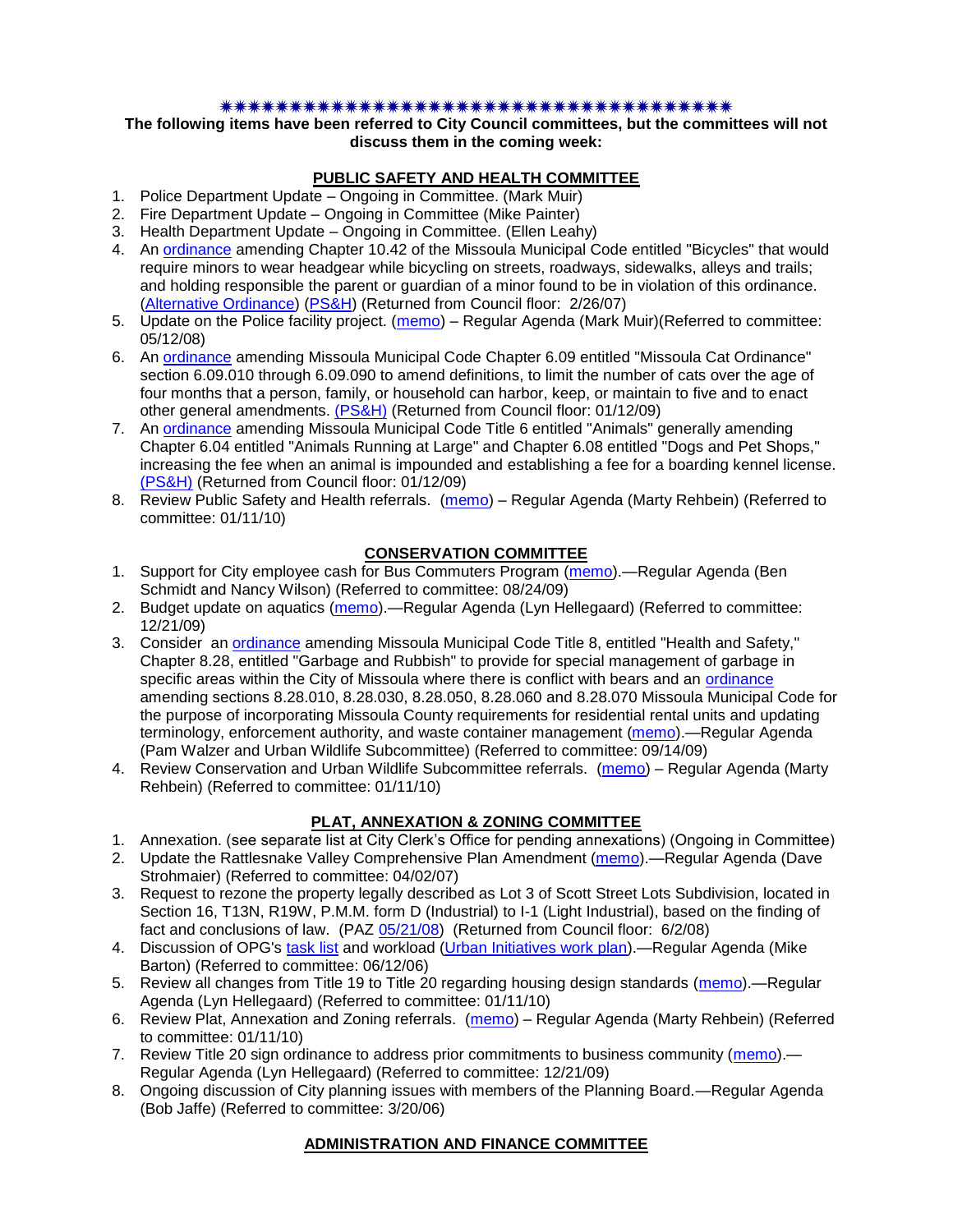- 1. Approve claims. (Ongoing) (Consent Agenda)
- 2. Approve journal vouchers. (Ongoing) (Consent Agenda)
- 3. Approve budget transfers. (Ongoing) (Consent Agenda)
- 4. An ordinance amending the municipal code as it relates to bike licensing.  $(A&F)$  (Returned from council floor: 12/15/08)
- 5. Amend City Council Rule 21(a) to clarify quorum requirements [\(memo\)](ftp://ftp.ci.missoula.mt.us/Packets/Council/2008/2008-04-28/Referrals/CouncilRule21aReferral.pdf).—Regular Agenda (Jason Wiener) (Referred to committee: 04/28/08) (*Tabled in Committee on 02/11/09*)
- 6. Implications of establishing maintenance districts. [\(memo\)](ftp://ftp.ci.missoula.mt.us/Packets/Council/2009/2009-05-11/Referrals/MaintenanceDistricts.pdf) Regular Agenda (Bob Jaffe) (Referred to committee: 05/11/09)
- 7. Review the FY 2010-14 CIP projects in committee [\(memo\)](ftp://ftp.ci.missoula.mt.us/Packets/Council/2009/2009-03-23/Referrals/RefAFCIPBudgetReviewFY2010-2014CIP.pdf).—Regular Agenda (Brentt Ramharter) (Referred to committee: 03/23/09)
- 8. Consider the establishment of Parks and Street Maintenance Districts [\(memo\)](ftp://ftp.ci.missoula.mt.us/Packets/Council/2009/2009-05-04/Referrals/MaintenanceDistricts.pdf).—Regular Agenda (Bob Jaffe) (Referred to committee: 05/04/09)
- 9. Clarify position of council member who also serves on the board of a non-profit agency that has dealings with the city. [\(memo\)](http://www.ci.missoula.mt.us/DocumentView.aspx?DID=1840) – Regular Agenda (Ed Childers) (Referred to committee: 07/20/2009)
- 10. [Resolution](http://www.ci.missoula.mt.us/DocumentView.aspx?DID=2373) of the Missoula City Council establishing a tourism business improvement district consisting of non-contiguous lands within the City of Missoula for the purpose of aiding tourism, promotion and marketing within the district. [\(Exhibit A\)](http://www.ci.missoula.mt.us/DocumentView.aspx?DID=2090) [\(Exhibit B\)](http://www.ci.missoula.mt.us/DocumentView.aspx?DID=2374) [\(memo\)](http://www.ci.missoula.mt.us/DocumentView.aspx?DID=2097) [\(A&F\)](http://www.ci.missoula.mt.us/Archive.aspx?ADID=1172) (Returned from Council floor: 10/05/09)
- 11. Consider a [resolution](http://www.ci.missoula.mt.us/DocumentView.aspx?DID=2444) revising fees for services related to the review and processing of land use applications pursuant to city adopted regulations pertaining to zoning, subdivision and floodplain services [\(memo\)](http://www.ci.missoula.mt.us/DocumentView.aspx?DID=2387) [\(Revised resolution 10/21/09\)](http://www.ci.missoula.mt.us/DocumentView.aspx?DID=2399).—Regular Agenda (Denise Alexander) (Referred to committee: 10/09/09)
- 12. Review and determine whether City Council actions pertaining to the adoption of ordinances in general comply with state law MCA 2009 7-5-103 Ordinance requirements and city council rules for the conduct of meetings and business (Rule 24 Adoption of Ordinances) [\(memo\)](http://www.ci.missoula.mt.us/DocumentView.aspx?DID=2468).—Regular Agenda (Renee Mitchell) (Referred to committee: 10/26/09)
- 13. Quarterly report by North Missoula Economic Development Corporation (NMEDC) [\(memo\)](http://www.ci.missoula.mt.us/DocumentView.aspx?DID=2869).—Regular Agenda (Lyn Hellegaard) (Referred to committee: 12/21/09)
- 14. Review Administration and Finance and Economic Development subcommittee referrals. [\(memo\)](http://www.ci.missoula.mt.us/DocumentView.aspx?DID=2933) Regular Agenda (Marty Rehbein) (Referred to committee: 01/11/10)

## **PUBLIC WORKS COMMITTEE**

- 1. Consider the sizes of grease interceptors for the restaurant industry [\(memo\)](ftp://ftp.ci.missoula.mt.us/Packets/Council/2008/2008-04-21/Referrals/Industrial_waste_restaurants.pdf).—Regular Agenda (Stacy Rye and Bob Jaffe) (Referred to committee: 04/21/08)
- 2. Consider restructuring the city's Sewer Loan Program along the lines of the recently approved change to the Sidewalk & Curb Loan Fund.—Regular Agenda (Ed Childers) (Referred to committee: 06/26/06)
- 3. A [regular](http://www.ci.missoula.mt.us/DocumentView.aspx?DID=2700) ordinance amending Missoula Municipal Code Title 12, and enacting a new chapter, entitled "Parking." [\(memo\)](http://www.ci.missoula.mt.us/DocumentView.aspx?DID=2366) [\(PW\)](http://www.ci.missoula.mt.us/Archive.aspx?ADID=1413) (Returned from Council floor: 11/23/09)
- 4. Approve the agreement between the City of Missoula and Lloyd A. Twite Family Partnership related to sanitary sewer extension and upsizing for the South Missoula Area [\(memo\)](http://www.ci.missoula.mt.us/DocumentView.aspx?DID=2531).—Regular Agenda (Monte Sipe) (Referred to committee: 11/09/09)
- 5. Interlocal Agreement between the City of Missoula and the County of Missoula related to the Reserve Street / Mullan Road Intersection Improvements Project [\(memo\)](http://www.ci.missoula.mt.us/DocumentView.aspx?DID=2959).—Regular Agenda (Gregg Wood) (Referred to committee: 01/11/10)
- 6. Review infrastructure conditions at the locations of serious and fatal traffic accidents: 2007-2009 [\(memo\)](http://www.ci.missoula.mt.us/DocumentView.aspx?DID=3031).—Regular Agenda (Jason Wiener) (Referred to committee: 01/25/10)
- 7. Review the findings of the Russell Environmental Impact Statement (EIS) Peer Review and the implications of the findings for the project Final Environmental Impact Statement (FEIS) [\(memo\)](http://www.ci.missoula.mt.us/DocumentView.aspx?DID=3032). Regular Agenda (Jason Wiener) (Referred to committee: 01/25/10)

# **COMMITTEE OF THE WHOLE**

- 1. Mayor's Update Ongoing in Committee. (Mayor Engen)
- 2. Updates from Council representatives on the Health Board, Community Forum, Transportation Policy Coordinating Committee, other boards and commissions as necessary. – (Ongoing in Committee)
- 3. Develop short and mid-term goals [\(memo\)](ftp://ftp.ci.missoula.mt.us/Packets/Council/2007/2007-04-23/Referrals/Council_Goals.pdf).—Regular Agenda (Bob Jaffe) (Referred to committee: 4/23/2007)
- 4. Discuss possibilities for enhancing the applicant pool for vacancies on volunteer boards and commissions [\(memo\)](ftp://ftp.ci.missoula.mt.us/Packets/Council/2007/2007-09-17/Referrals/board_and_commission_recruitment.pdf).—Regular Agenda (Dave Strohmaier) (Referred to committee: 09/17/07)